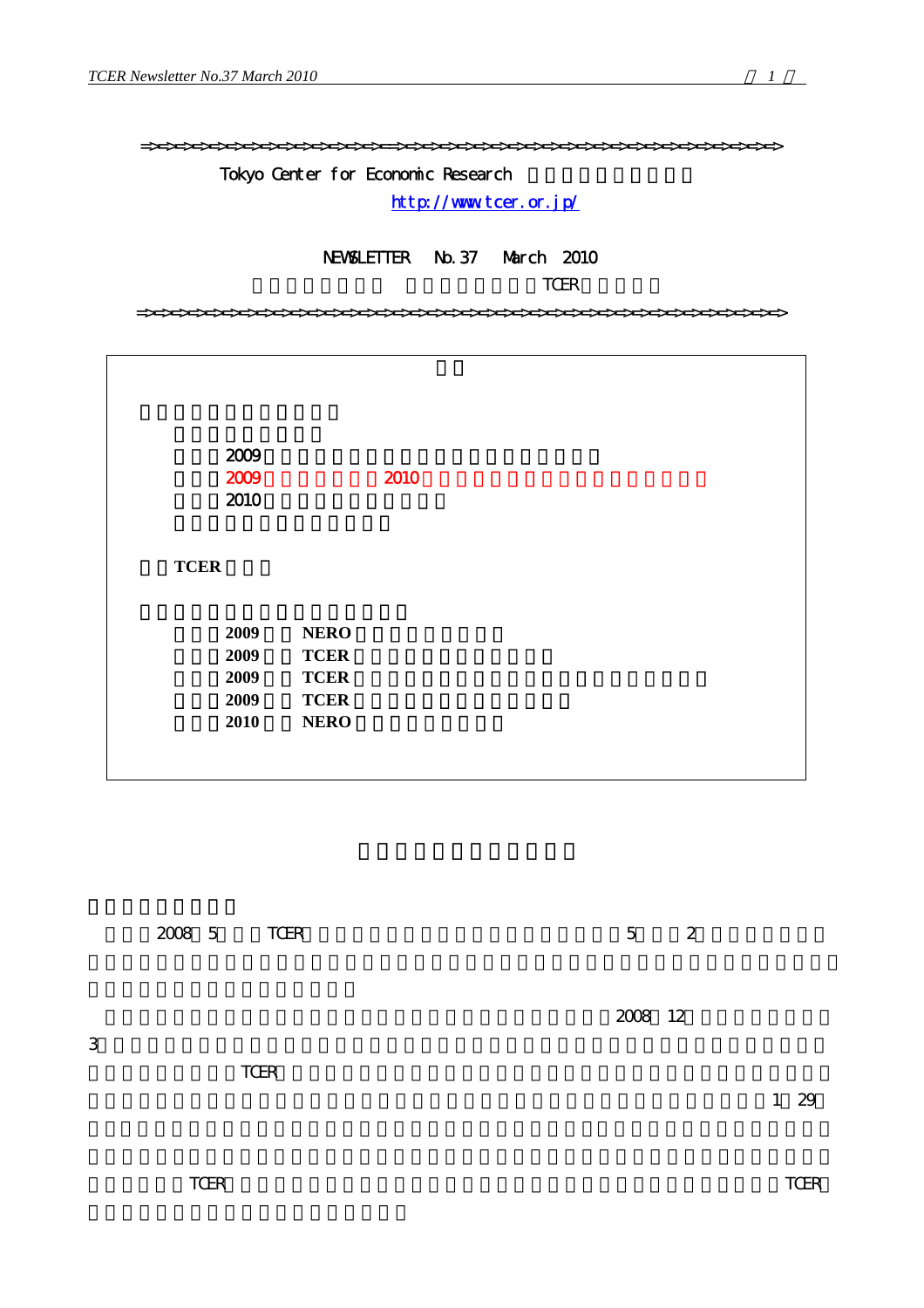| 2009                                 |                                |                  |          |                       |
|--------------------------------------|--------------------------------|------------------|----------|-----------------------|
| $\boldsymbol{9}$<br>9<br>$2009\,$    |                                |                  |          |                       |
| 2010 2 4<br>2010                     |                                |                  |          | 2010                  |
| 2010 2 23<br>2010                    | 2010                           |                  | $2009\,$ |                       |
| $\operatorname{TCER}$                |                                |                  |          |                       |
| 2009                                 | 2010                           |                  |          |                       |
| takakof g@con kei o. ac. j p         |                                | 4 9              |          | $\operatorname{TCER}$ |
| 2010<br>2008                         |                                |                  |          |                       |
| $\,2008\,$                           |                                | 2009             |          |                       |
| 2010<br>$\ensuremath{\mathsf{TCER}}$ |                                |                  |          |                       |
|                                      | $40\,$<br>2010 4 2011 3 2011 2 |                  |          |                       |
|                                      | $2010\quad 5\quad 6$           | $\boldsymbol{9}$ |          |                       |

 $Word$ 

TCER E [tcer@mbs.sphere.ne.jp](mailto:tcer@mbs.sphere.ne.jp)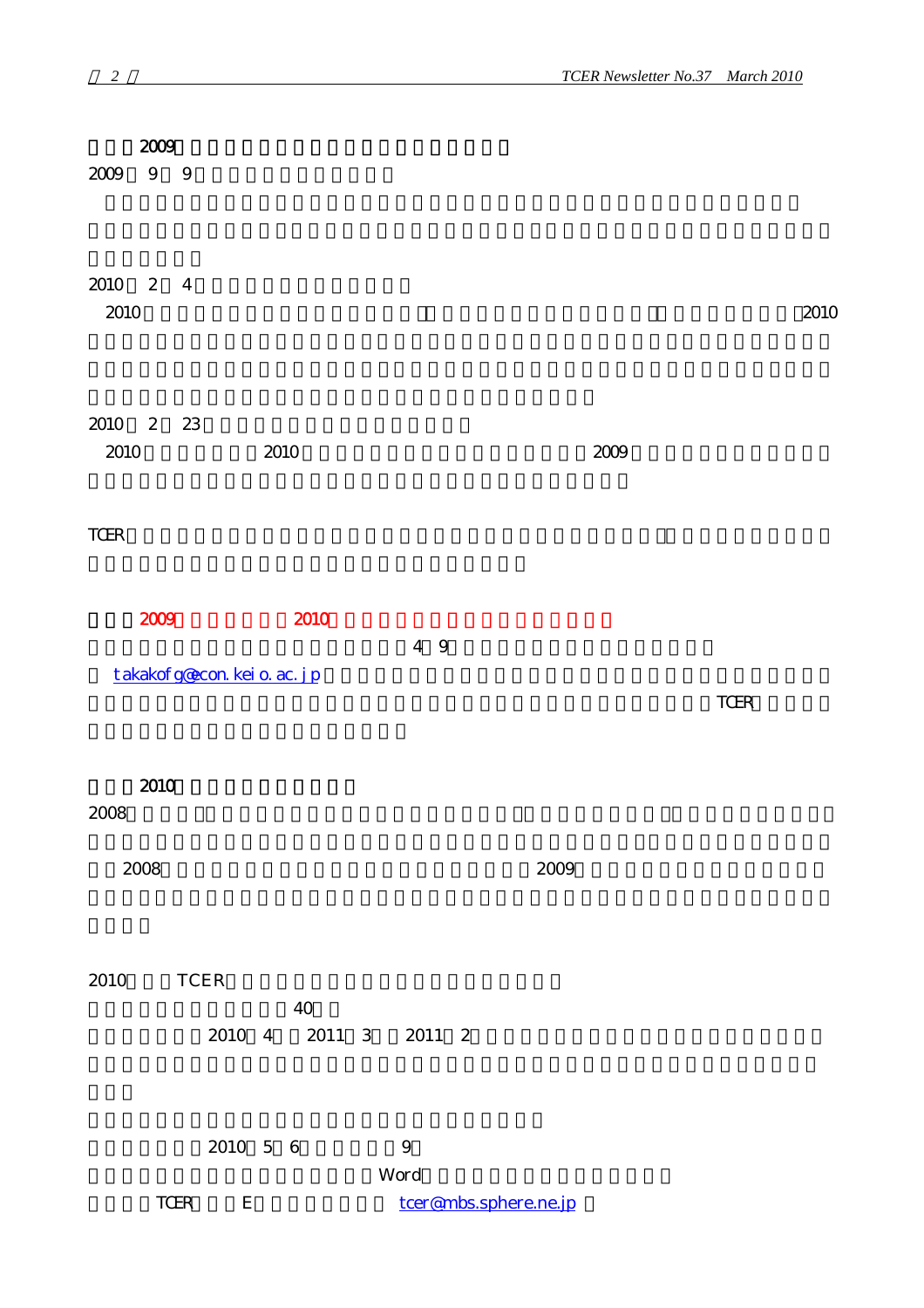TCER (yanagawa@e.u-tokyo.ac.jp) TCERでは、日本経済学会からの協力依頼を受けて同学会との共同で事務局オフィスを新規に借りる 2010年3月10日には、2010年3月10日には、2010年3月10日には、2010年3月10日には、2010年3月10日には、2010年3月10日には、2010年3月10日には、2010年3月10日には、2010年3月 **TCER**  $2009$  TCER http://www.e.u-tokyo.ac.jp/cirje/research/workshops/nacro/nacro.html <http://www.e.u-tokyo.ac.jp/cirje/research/workshops/micro/micro.html>  $2010$ 2009 9 1 10:20 12:00 John Gibson (University of Waikato) 論題:"Geo-referenced Household Surveys: Opportunities and Constraints" 場所:東京大学大学院経済学研究科棟 3階 第3教室 2009 9 1 4:50 6:30 Bhasker Dutta (University of Warwick) 論題:"Nash Implementation with Partially Honest Individuals"(joint with Arunava Sen) 場所:東京大学大学院経済学研究科棟 3階 第3教室 日時:2009年 9月 4日(金) 午後4:50~6:30 John Gibson (University of Waikato) 論題:"Pressure Cookers or Pressure Valves: Do Roads Lead to Deforestation in China?" 場所:東京大学大学院経済学研究科棟 3階 第3教室 2009 10 7 4:50 6:30 Tor Eriksson (University of Aarhus) " Vacancy Duration, Wage Offers and Job Requirements Pre-Match Data Evidence"  $\frac{1}{\sqrt{2\pi}}$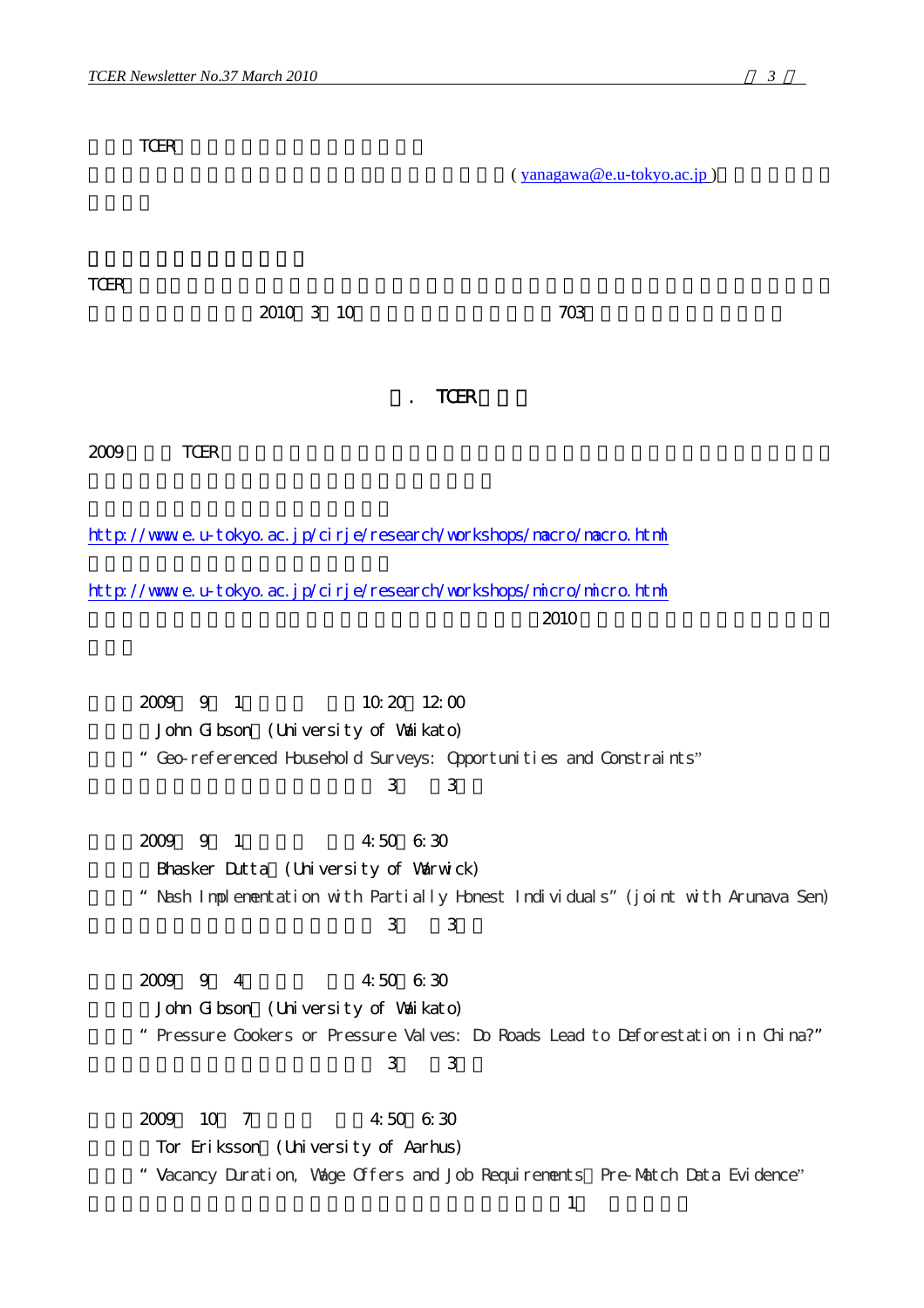2009 10 8 4:50 6:30 (Devel opment Bank of Japan) 論題:"Bagging and Forecasting in Nonlinear Dynamic Models"  $\pm$ 2009 10 13 4:50 6:30  $($ 論題:"Rational Asset Price Bubbles in Small Open Economies"  $\pm$ 2009 10 15 4:50 6:30 Mathias Hoffmann (University of Zurich) 論題:"Emerging from the War: Current Accounts, Real Interest Rates and the International Business Cycle, 1885-1939" (joint with Ulrich Woitek)  $\frac{1}{\sqrt{2\pi}}$ 2009 10 20 4:50 6:30 Ricard Alonso (University of Southern California) 論題:"Organize to Compete"(joint with Wouter Dessein and Niko Matouschek)  $\frac{1}{\sqrt{2\pi}}$ 2009 10 22 4:50 6:30 Johan Coleman Duke University 論題:"Liquidity and Financial Intermediation"(joint with Ravi Bansal and Christian Lundblad)  $\frac{1}{\sqrt{2\pi}}$ 2009 10 27 4:50 6:30  $($ 論題:"Uphill Self-Control" (joint with Jawwad Noor)  $\frac{1}{\sqrt{2\pi}}$ 2009 10 29 4:50 6:30 Juanyi (Jenny) Xu Hong Kong University of Science and Technology 論題:"Oil Currency and the Dollar Standard: A Simple Analytical Model of an International Trade Currency"(joint with Michael B. Devereux and Kang Shi)

2009 11 5 4:50 6:30

 $\frac{1}{\sqrt{2\pi}}$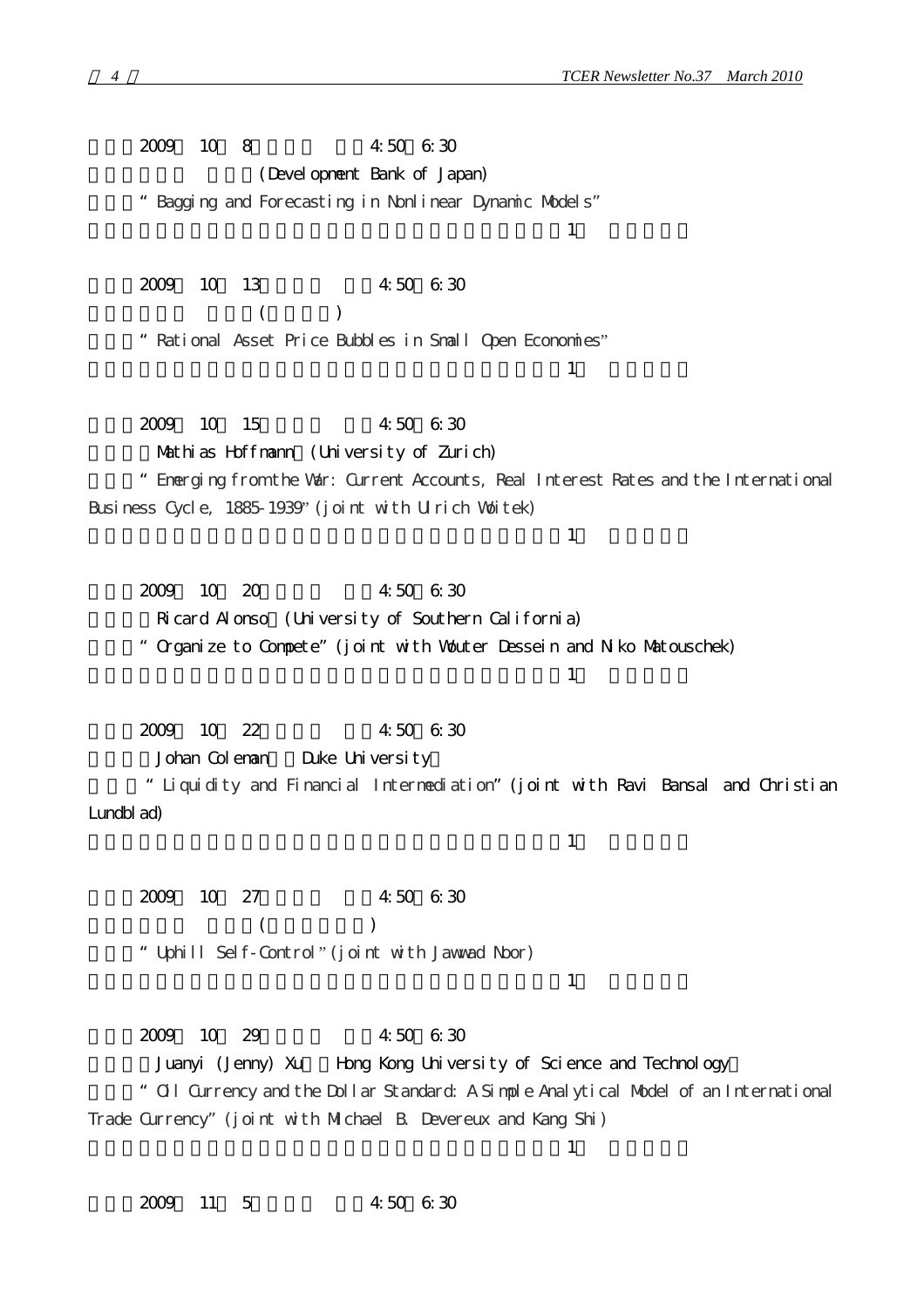論題:"Determinants of Currency Invoicing in Japanese Exports: A Firm Level Analysis"  $\frac{1}{\sqrt{2\pi}}$ 2009 11 10 4:50 6:30 Zaifu Yang (
) 論題:"Constrainedly Fair Job Assignments under Minimum Wages" (joint with T. Andersson and L-G. Svensson)  $\pm$ 2009 11 13 3:40 4:50 Doug-Hyun Ahn Seoul National University 論題:"Sign switching correlations of cross-country interest rates: Theory and Evidence"  $($   $)$  2 2009 11 13 4:50 6:00  $($ 論題:"Did the Financial Crisis in Japan Affect Household Welfare Seriously?" (joint with Kazumitsu Nawata, Masako Ii, and Jeong-Joon Lee)  $($   $)$  2 2009 11 17 4:50 6:30 Eugenio Miravete University of Texas at Austin 論題:"The Doubtful Profitability of Foggy Pricing"  $\frac{1}{\sqrt{2\pi}}$ 2009 11 24 4:50 6:30 Bill Sandholm University of Wisconsin 論題:"Survival of Dominated Strategies under Evolutionary Dynamics"  $\frac{1}{\sqrt{2\pi}}$ 2009 11 26 4:50 6:30 Gianluca Violante New York University 論題:"Frictional Wage Dispersion in Search Models: A Quantitative Assessment" (joint with Andreas Hornstein, Per Krusell and Giovanni L. Violante)  $\pm$ 2009 12 1 4:50 6:30 Federico Etro University of Milan Bicocca

 $($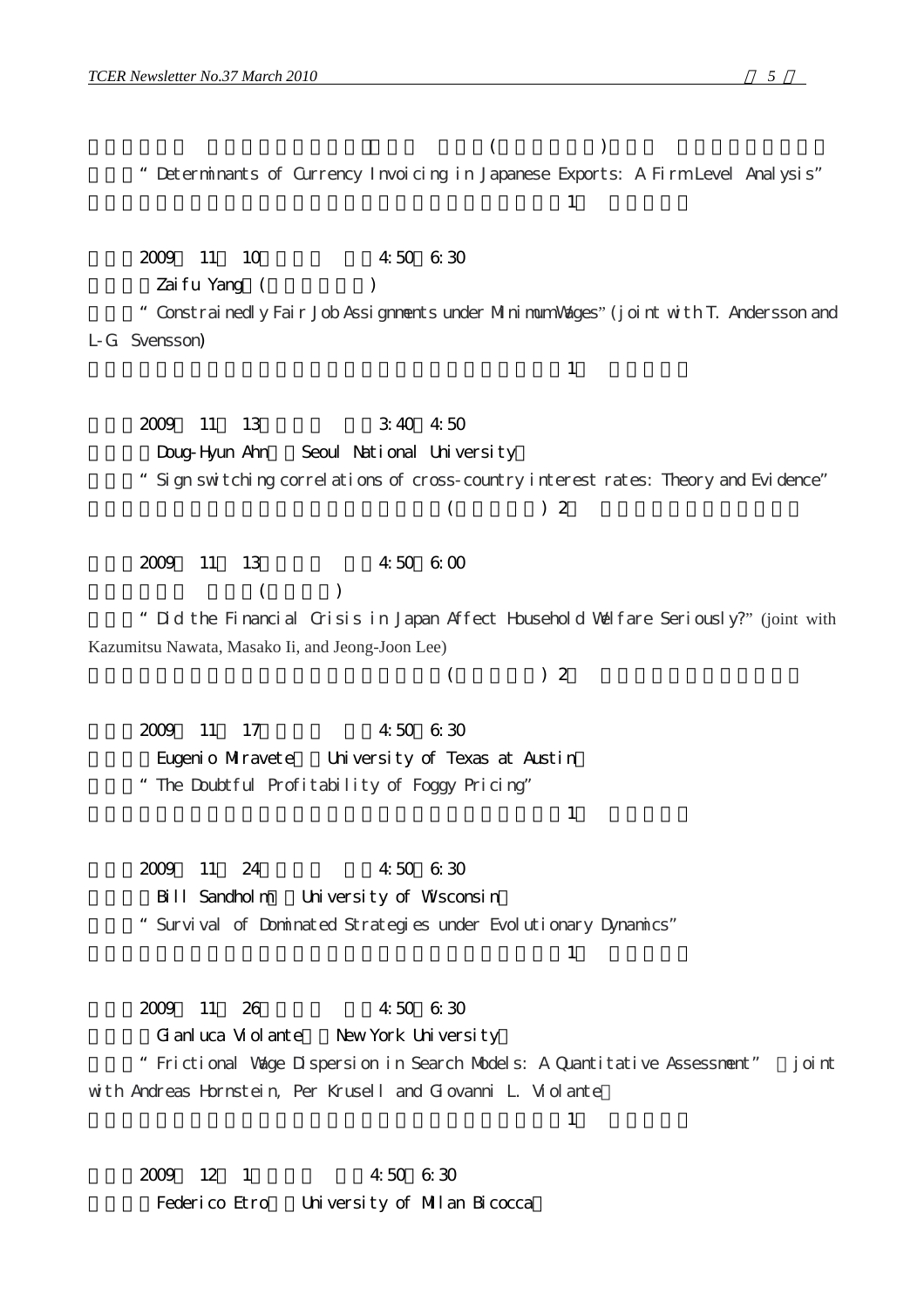論題:"Endogernous Market Structure and the Business Cycle"(joint with Andrea Col ci ago)  $\frac{1}{\sqrt{2\pi}}$ 2009 12 3 4:50 6:30 Ayse Inmohoruglu (University of Southern California) 論題:"Agricultural Productivity and Growth in Turkey"  $\frac{1}{\sqrt{2\pi}}$ 2009 12 8 4:50 6:30 Steven Stern (University of Virginia) 論題:"Marriage, Divorce, and Asymmetric Information"  $\frac{1}{\sqrt{2\pi}}$ 2009 12 10 4:50 6:30 Ricardo Lagos (New York University) 論題:"Liquidity, Asset Prices, and Monetary Policy in an Exchange Economy"  $\frac{1}{\sqrt{2\pi}}$ 2009 12 15 4:50 6:30  $($ 論題:"Agglomeration or Selection? The Case of the Japanese Silk-Reeling Industry, 1909-1916" (joint with Yutaka Arimoto and Tetsuji Okazaki)  $\pm$ 2009 12 17 4:50 6:30  $($ 論題:"Industry Choice and the Returns to Education" (joint with Katsuya Takii)  $\pm$ 2009 12 22 4:50 6:30 Vijay Krishna (Pennsylvania State University) 論題:"Voluntary Voting: Costs and Benefits"  $\frac{1}{\sqrt{2\pi}}$ 2010 1 18 0:00 1:30  $($  Universitad Carlos III)

論題:"Merchants/Middlemen"

 $\frac{1}{\sqrt{2\pi}}$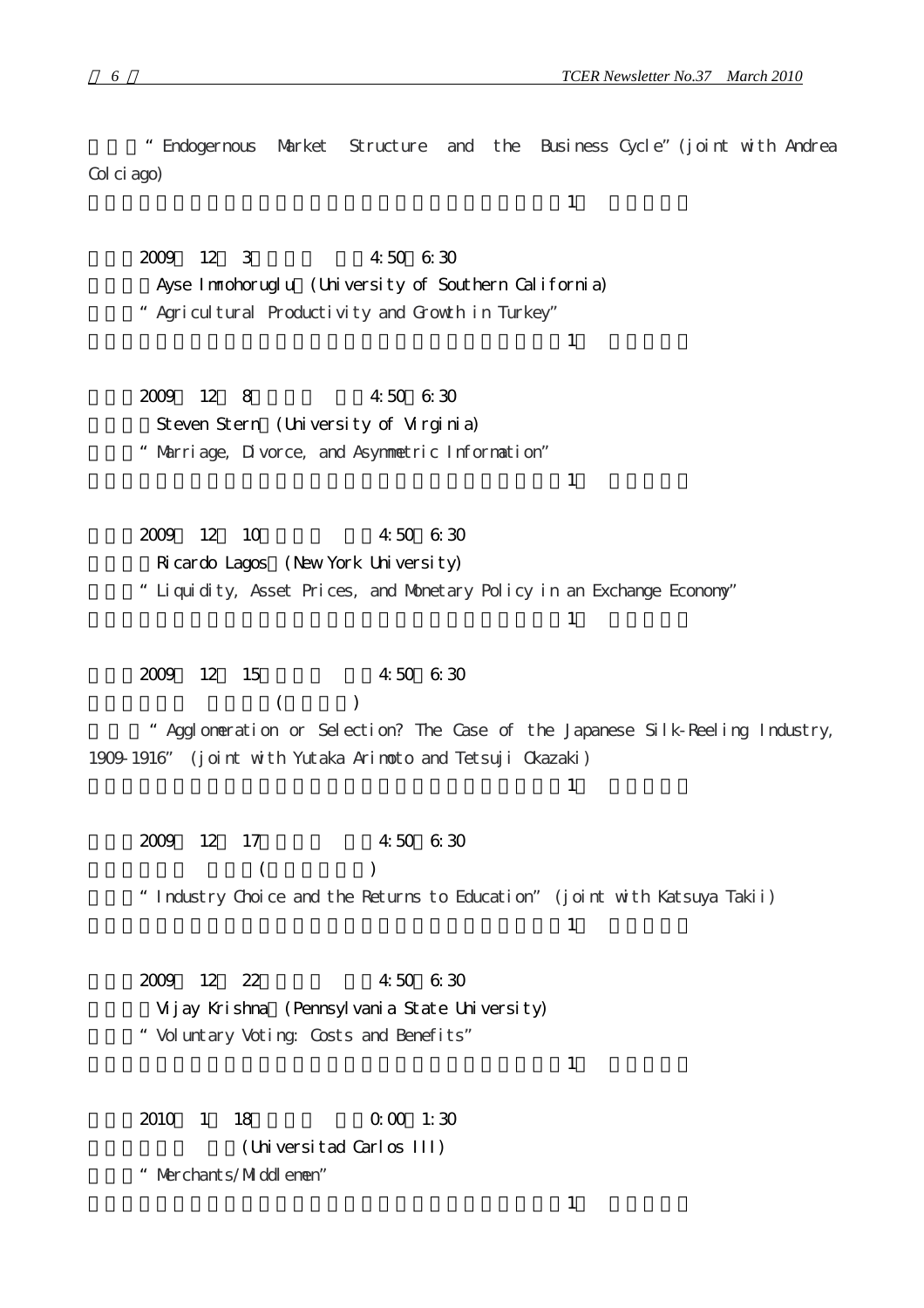2010 1 20 0:00 1:00

(International Monetary Fund)

 $\sim$  2

論題:"International Risk Sharing During the Globalization Era"(join with Bob Flood and Nancy Marion)

2010 1 28 0:00 1:30 Mauro Gallegati (Universita Politecnica dele Marche)

論題:"The Asymmetric Effect of Diffusion Processes: Risk Sharing and Contagion"

 $\frac{1}{\sqrt{2\pi}}$ 

2010 2 1 0:00 1:30 Xuan Tam (University of Virginia) 論題:"Long-Term Contracts in Unsecured Credit Markets"

 $\sim$  2

2010 2 2 0:00 1:30  $Y_i$ -Chan Tsai (Chio State University) 論題:"News Shocks and Costly Technology Adoption"

2010 2 2 4:50 6:30 (Future University-Hakodate) 論題:"Level-k Analysis of Experimental Centipede Games" (joint with Hirokazu Takizawa)  $\frac{1}{\sqrt{2\pi}}$ 

2010 2 3 0:00 1:30 Hwa Ryung Lee (University of California, Berkeley) 論題:"Bankruptcy and Low Cost Carrier Expansion in the Airline Industry"

 $\frac{1}{\sqrt{2\pi}}$ 

 $\frac{1}{\sqrt{2\pi}}$ 

日時:2010年 2月 4日(木) 午後0:00~1:30 Seung-Gyu (Andrew) Sim (University of Wisconsin-Madison) 論題:"Equilibrium Wage-Tenure Contract with Unobserved Human Capital"  $\frac{1}{\sqrt{2\pi}}$ 

2010 2 5 0:00 1:30 Huixin Bi (Indiana University) 論題:"Sovereign Default Risk Premia, Fiscal Limits and Fiscal Policy"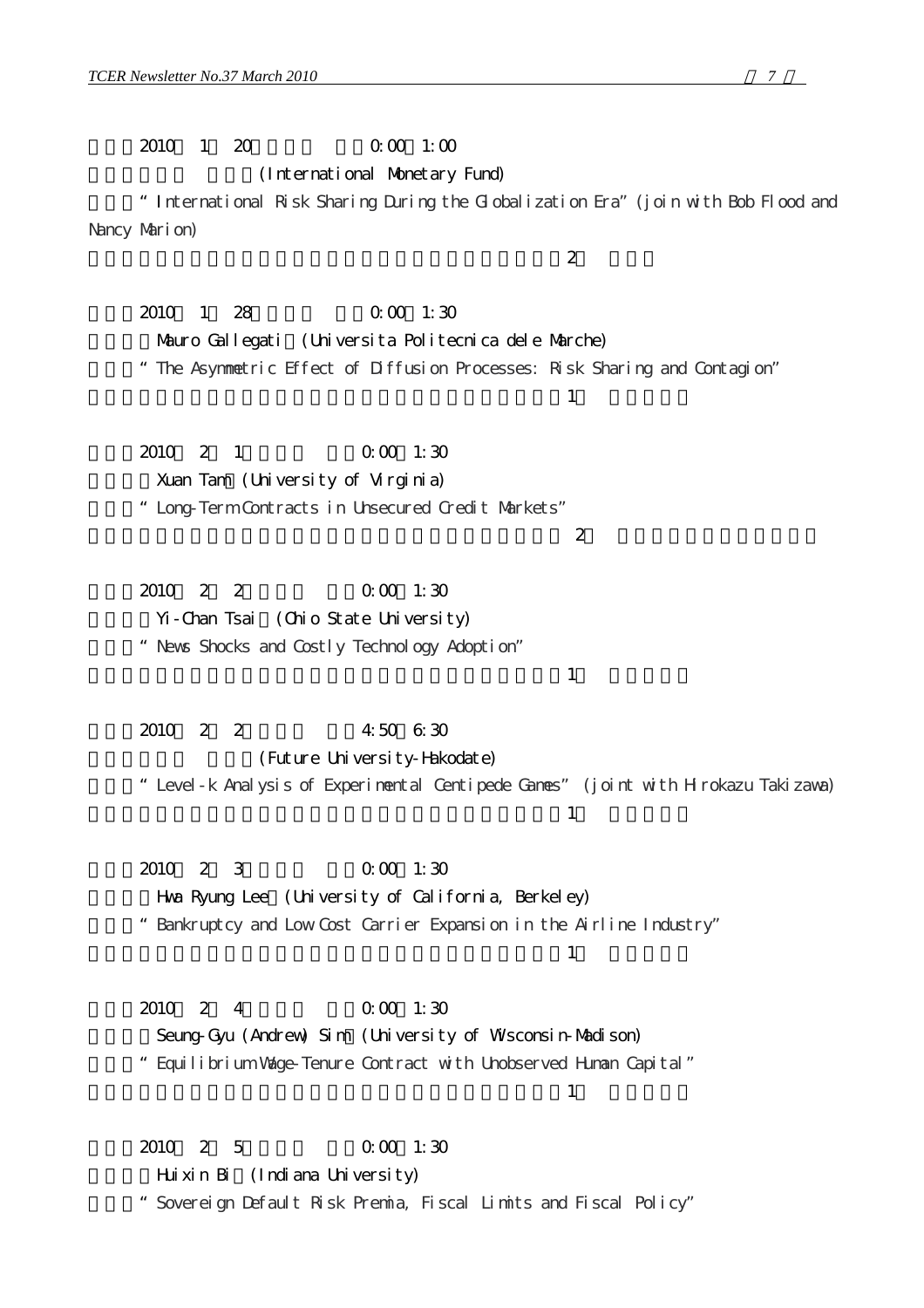2010 2 9 4:50 6:30  $($   $)$ 論題:"Small Business Set-asides in Procurement Auctions: An Empirical Analysis"  $\frac{1}{\sqrt{2\pi}}$ 2010 2 10 0:00 1:10 John Stachurski (Kyoto University) 論題:"Value function iteration using Monte Carlo" (joint with Jenö Pál)  $\frac{1}{\sqrt{2\pi}}$ 2010 2 12 0:00 1:30 Sommart Chantarat (Cornell University) 論題:"The Performance of Index Based livestock Insurance: Ex Ante Assessment in the Presence of a Poverty Trap"  $\pm$ 2010 2 15 0.00 1:30 Jade Vichyanound (Princeton University) 論題:"Intellectual Property Protection and Patterns of Trade"  $\frac{1}{\sqrt{2\pi}}$ 2010 2 19 3:30 6:30 (National Graduate Institute for Policy Studies) 論題:"Assessing the Pass-through Effect of U.S. Trade Remedy Investigations: Canadian Softwood Lumber" (joint with Hroshi Chashi)  $($   $)$ 論題:"Regional Restriction, Strategic Delegation, and Welfare"(joint with Noriaki

 $($   $)$  2

Matsushima)

 $12$ 

2010 3 1 11:00 12:30 Nicolas Roys (Paris School of Economics) 論題:"Estimating Labor Market Rigidities with Heterogeneous Firms"

 $\pm$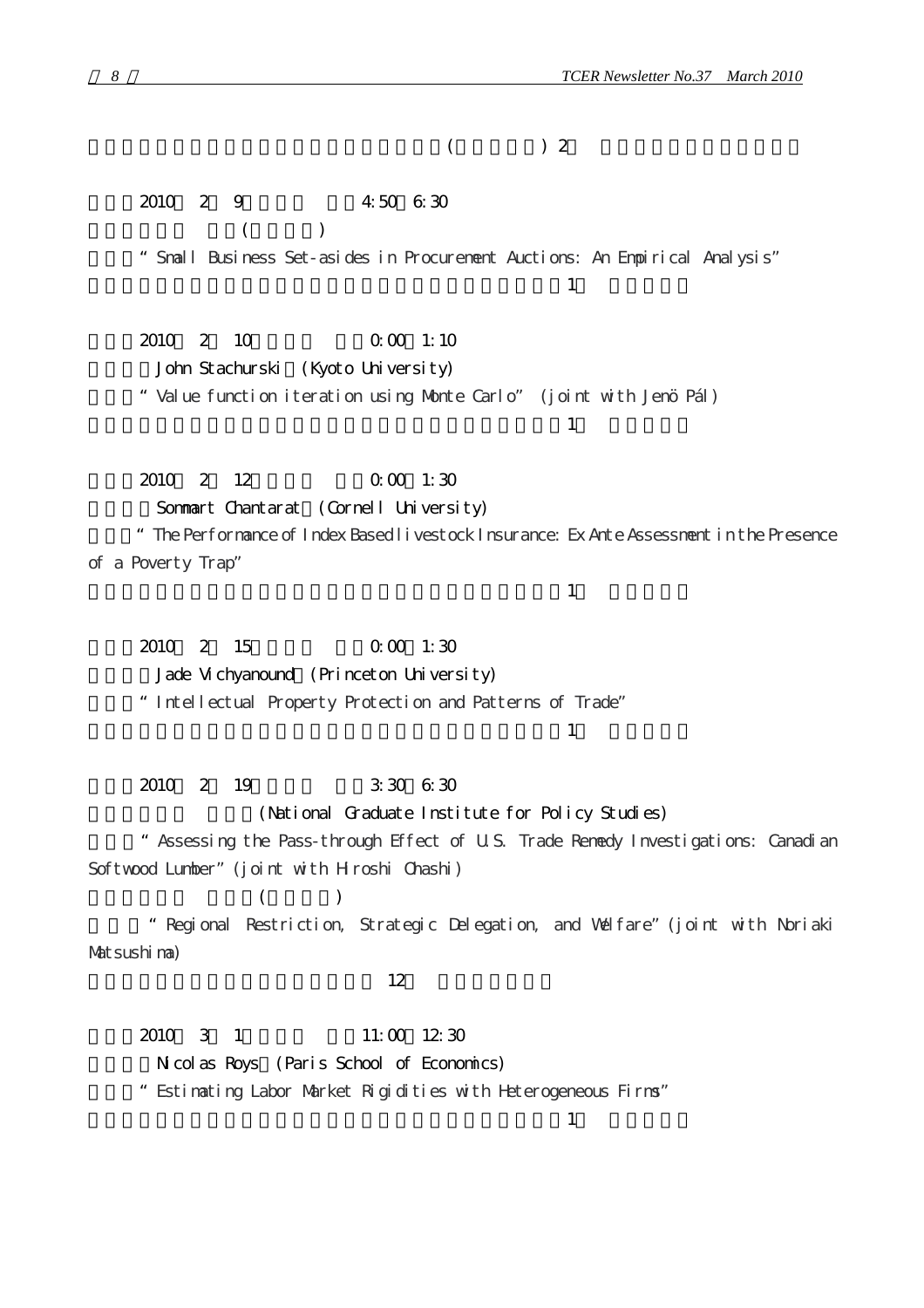|      | 2009 | <b>NERO</b> |  |                |      |  |
|------|------|-------------|--|----------------|------|--|
| 2009 | NERO |             |  | 2009 9 21 CECD | TCER |  |

#### http://www.oecd.org/document/28/0,3343,en\_2649\_34117\_43450716\_1\_1\_1,00.html

|      | 2009 | <b>TCER</b> |                    |
|------|------|-------------|--------------------|
| 2009 | TCER |             | $12 \quad 22 - 23$ |

### 11TH MACRO CONFERENCE

Tuesday-Wednesday, December 22-23, 2009 Banpaku Office Institute of Social and Economic Research Osaka University Suita City, Osaka Prefecture, JAPAN

**Organizers** Charles Yuji Horioka, Osaka University Masaya Sakuragawa, Keio University Etsuro Shioji, Hitotsubashi University Sponsors Global Centers of Excellence (GCOE) Program of Osaka University; the Open Research Center of the GSEC Research Institute of Keio University; the Research Center for Price Dynamics of Hitotsubashi University; and the Tokyo Center for Economic Research (TCER)

TUESDAY, DECEMBER 22, 2009 10:30-11:00: Registration CHAIR: Tsutomu Watanabe, Hitotsubashi University 11:00-12:00 "Job Assignment, Human Capital Acquisition and Moral Hazard in Frictional Labor Markets" (ENGLISH) Presenter: Norikazu Tawara, Kanto Gakuen University Discussant: Makoto Watanabe, Universidad Carlos III

13:20-14:20 "Product Switching and Firm Performance in Japan" Presenter: Tsutomu Miyagawa, Gakushuin University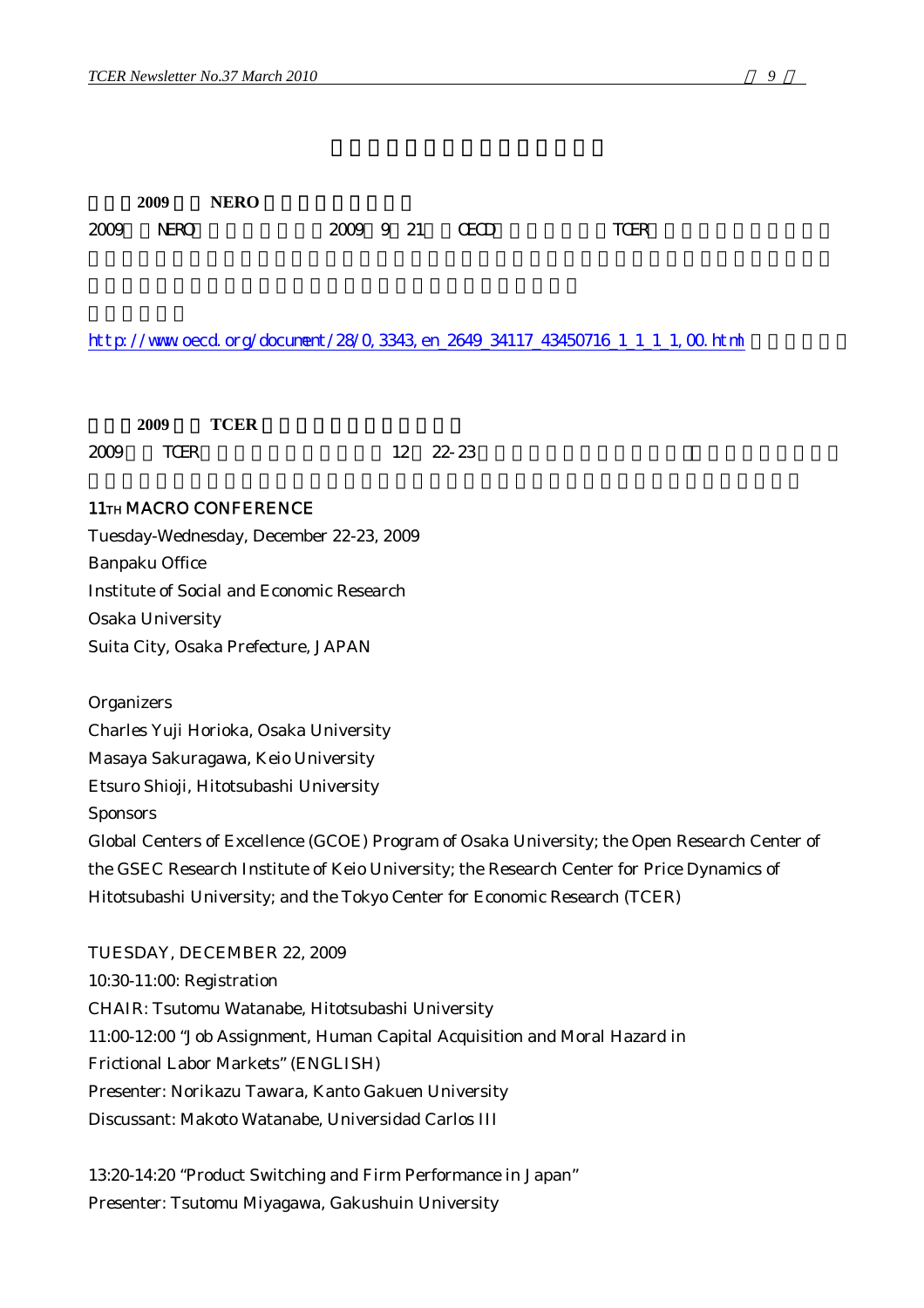Co-author: Atsushi Kawakami, Gakushuin University Discussant: Kenn Ariga, Kyoto University 14:20-15:20 "The Role of Optimal Fiscal Policy in a Currency Union" Presenter: Eiji Okano, Chiba Keizai University Discussant: Nao Sudoh, Bank of Japan

CHAIR: Charles Yuji Horioka, Osaka University 15:40-16:40 "The Distributional Effect of Public Insurance Provision: Implications from Universal Health Insurance" (ENGLISH) Presenter: Minchung Hsu, National Graduate Institute for Policy Studies Co-author: Junsang Lee, Australian National University Discussant: Tomoaki Yamada, Meiji University 16:40-17:40 "The (Dis)saving Behavior of the Aged in Japan" (ENGLISH) Presenter: Charles Yuji Horioka, Osaka University Discussant: Oleksandr Movshuk, Toyama University

WEDNESDAY, DECEMBER 23, 2009 CHAIR: Charles Yuji Horioka, Osaka University 9:00-10:00 "News-Driven International Business Cycles: Effects of the US News Shock on the Canadian Economy" (ENGLISH) Presenter: Michiru Sakane, Duke University Discussant: Keisuke Otsu, Sophia University

CHAIR: Etsuro Shioji, Hitotsubashi University 10:20-11:20 "Pension Benefit and Hours Worked" Presenter: Kensuke Miyazawa (University of Tokyo) Discussant: Takashi Oshio (Hitotsubashi University)  $11:20-12:20$ 

Presenter: Masataka Eguchi, Keio University Discussant: Etsuro Shioji, Hitotsubashi University

CHAIR: Masaya Sakuragawa, Keio University 13:40-14:40 "Measuring Energy-Saving Technical Change in Japan" Presenter: Ichiro Fukunaga, Bank of Japan Co-author: Mitsuhiro Osada, Bank of Japan Discussant: Jiro Nemoto, Nagoya University 14:40-15:40 Presenter: Masao Ogaki, Keio University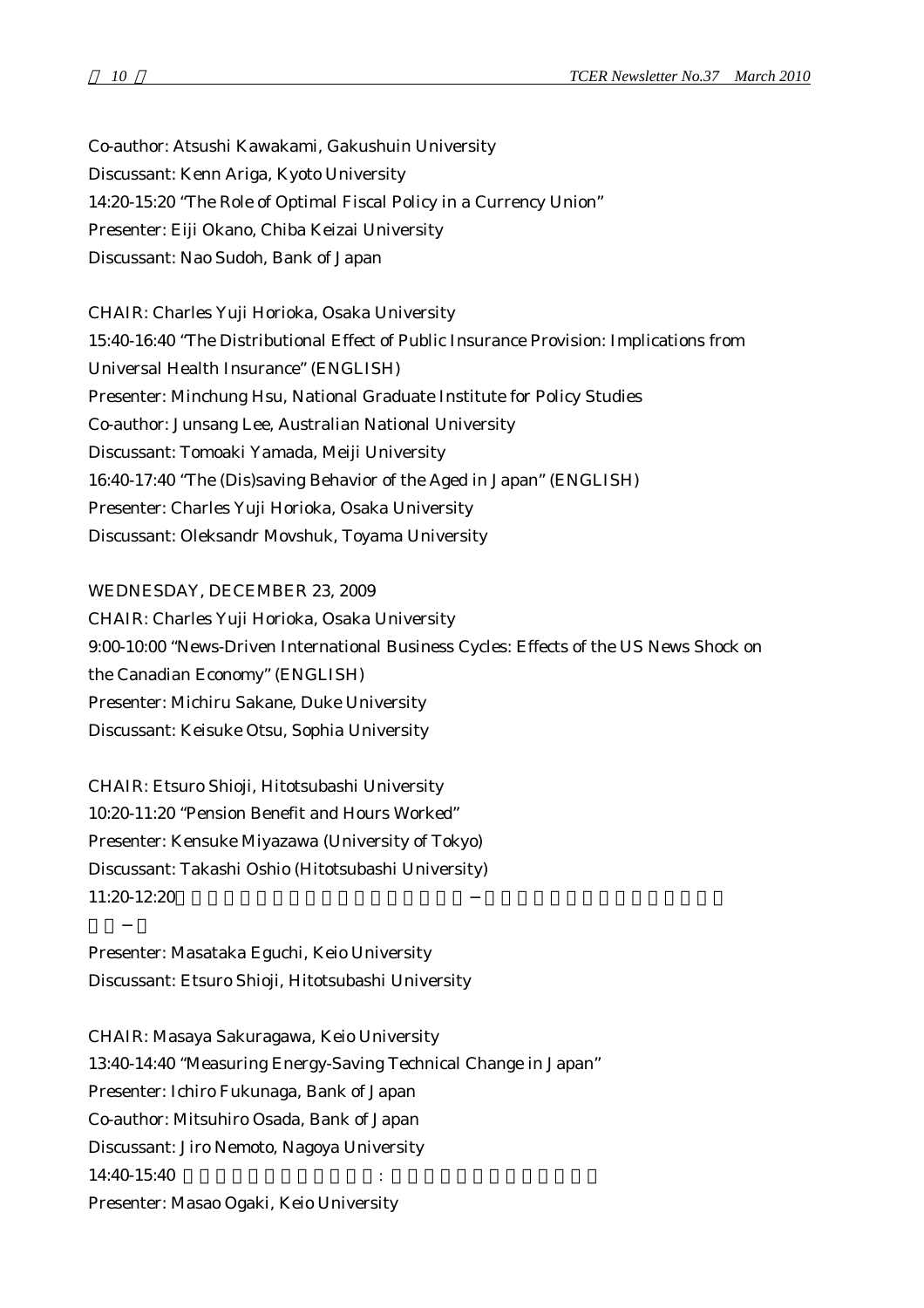Discussant: Yoshiro Tsutsui, Osaka University

16:00-17:00 "Capital Accumulation, Vintage, Productivity Japanese Experience in 1980-2007"

Presenter: Taiji Hagiwara, Kobe University

Co-author: Yoichi Matsubayashi, Kobe University

Discussant: Tomohiko Inui (Cabinet Office and Nihon University)

| 2009                           | <b>TCER</b> |                      |                 |              |                  |           |             |                  |
|--------------------------------|-------------|----------------------|-----------------|--------------|------------------|-----------|-------------|------------------|
| 2009                           | TCER        |                      |                 |              |                  |           |             |                  |
|                                |             | 2010 1               | $\overline{30}$ |              |                  |           |             | $\alpha$ RJE     |
|                                |             |                      |                 |              |                  |           |             |                  |
|                                |             |                      |                 |              |                  |           | $\,3$       |                  |
|                                |             | <b>GRI PS/FASI D</b> |                 |              |                  |           |             | $\boldsymbol{2}$ |
|                                |             |                      |                 |              |                  |           |             |                  |
|                                |             |                      |                 |              |                  |           |             |                  |
|                                |             |                      |                 |              |                  |           |             |                  |
|                                |             |                      |                 |              | TCER             |           | 2010        |                  |
|                                |             |                      |                 |              |                  |           |             |                  |
|                                |             |                      |                 |              |                  |           |             |                  |
| 2009                           | <b>TCER</b> |                      |                 |              |                  |           |             |                  |
| 2009<br>of Macroeconomics 2010 | TCER        |                      |                 |              |                  | $C\!C\!E$ |             | Winter Institute |
| $11\,$                         |             |                      |                 | 2010 2 27-28 |                  | 8         |             |                  |
|                                |             |                      |                 |              |                  |           |             |                  |
|                                |             |                      |                 | $\mathbf{1}$ | $\boldsymbol{2}$ |           |             |                  |
|                                |             |                      |                 |              |                  |           | $\mathbf 1$ |                  |
|                                |             |                      |                 |              |                  |           |             |                  |

【2 月 27 日・午後セッション】 座長:福田慎一(東京大学 大学院 経済学研究科)

報告論文:"Dual poverty trap: Intra- and intergenerational linkages in frictional labor markets"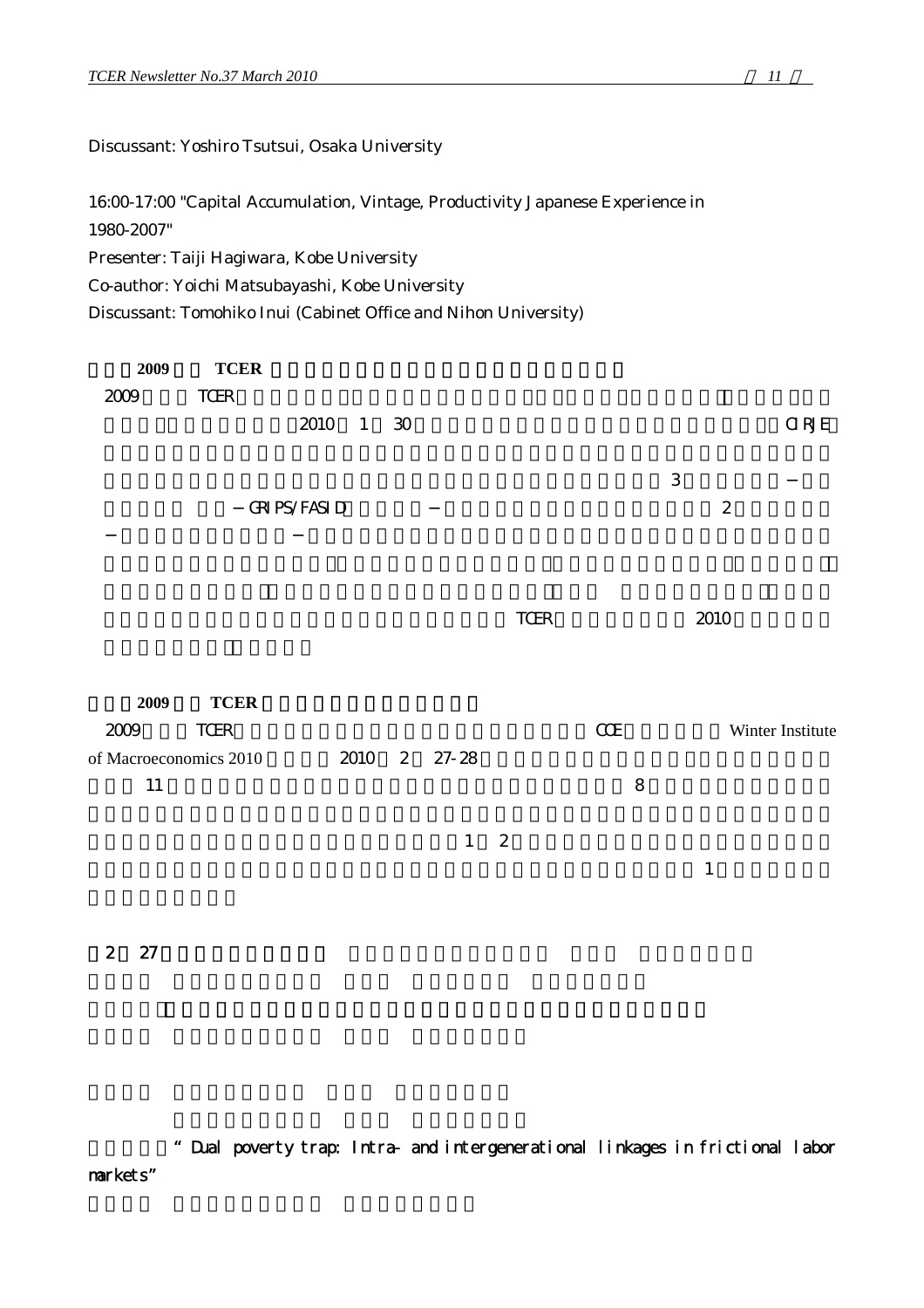- 報告論文: "Politically feasible social security reform with a two-tier structure"
- $2 \t 28$ 
	- 報告論文:"Optimal structure of monetary policy committees" London School of Economics
	- 報告論文:"Invariant duration policy under the zero lower bound"
	- 報告論文:"Search, money and capital in an overlapping generations model"
	- 2 28

#### 報告者: 荒戸寛樹(一橋大学 経済研究所 GCOE)

- 報告論文:"Optimal announcement policy in the beauty contest model"
- 報告論文:"A non-unitary discount rate model"

2010 **NERO** 

2010 NERO 6 25 CECD